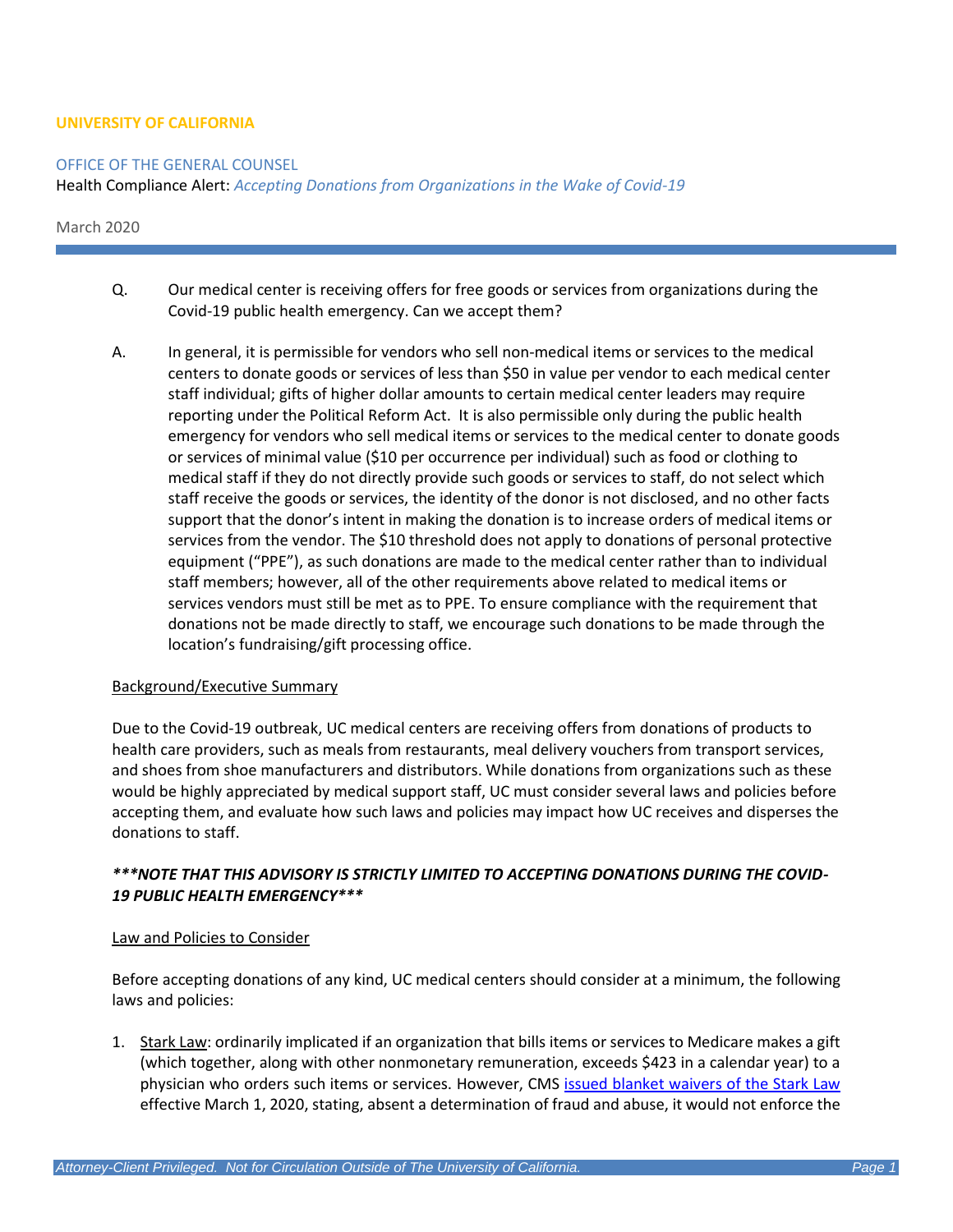Stark Law for any items or services to ensure that: (1) sufficient health care items and services are available to meet the needs of government beneficiaries; and (2) the donating organization acts in good faith but is unable to comply with the Stark Law due to the COVID-19 pandemic. Such waivers would thus cover, for example, donations by a health care entity to a UC physician of either PPE at no charge or of food or supplies which together with other nonmonetary remuneration exceeded \$423 in a calendar year. Thus, unless the donation was conditioned on future orders or referral, it is likely that any of the gifts contemplated above would be permissible under the blanket waivers.

| Example Where UC May Accept the Donation:                                                                                                         | Example Where UC May Not Accept the Donation:                                                                                                               |
|---------------------------------------------------------------------------------------------------------------------------------------------------|-------------------------------------------------------------------------------------------------------------------------------------------------------------|
| Pharmaceutical company drops off free food to<br>the medical center, identity of donor is not<br>disclosed, physicians consume a meal valued at   | Pharmaceutical company informs a physician that<br>they are providing a \$500 voucher to the physician<br>for food delivery and provides the voucher to the |
| \$10 or less.                                                                                                                                     | physician.                                                                                                                                                  |
| Device company drops off PPE but there is no<br>indication that the PPE was donated by the device<br>company and the identity of the donor is not | Device company drops off PPE at the medical<br>center that is marked with the device company's<br>logo.                                                     |
| otherwise disclosed.                                                                                                                              |                                                                                                                                                             |

2. Anti-Kickback Statute: implicated only if the medical center orders from the organization making the donation any items or services billed by the organization to Medicare or Medicaid and the organization's intent in making the donation is to induce referrals, i.e., increase such orders from the medical center. The Anti-Kickback Statute would generally prohibit such a donation. It is unlikely that there would be any intent to induce referrals if the donations were made during this public health emergency and the identity of the donor was kept confidential from anyone who might order items or services from the donor. It is also unlikely that either the Anti-Kickback Statute or Stark Law would be violated by a donation of personal protective equipment ("PPE") even from a Medicare or Medicaid referral recipient since such a donation would be made to the institution as a whole rather than individuals; so long as the confidentiality of the donor is not disclosed to those who order items or services from the referral recipient, there is little risk of the medical center rewarding the donor with increased orders.

| Example Where UC May Accept the Donation:       | Example Where UC May Not Accept the Donation:   |
|-------------------------------------------------|-------------------------------------------------|
| Device company donates free meals to nurses and | Device company donates free meals to nurses and |
| identity of donor is not disclosed.             | there is an announcement that the device        |
|                                                 | company is the donor.                           |

3. Political Reform Act: implicated only if the recipients are (i) annual Form 700 filers or (ii) in a position to make or influence UC's decisions regarding the types of purchases of goods and services it makes; and the donation is valued at \$50 or more per donor per UC employee. If implicated, it does not prohibit the donation, but could require the individual to report on their annual Form 700 or UC to report the donation on FPPC Form 801.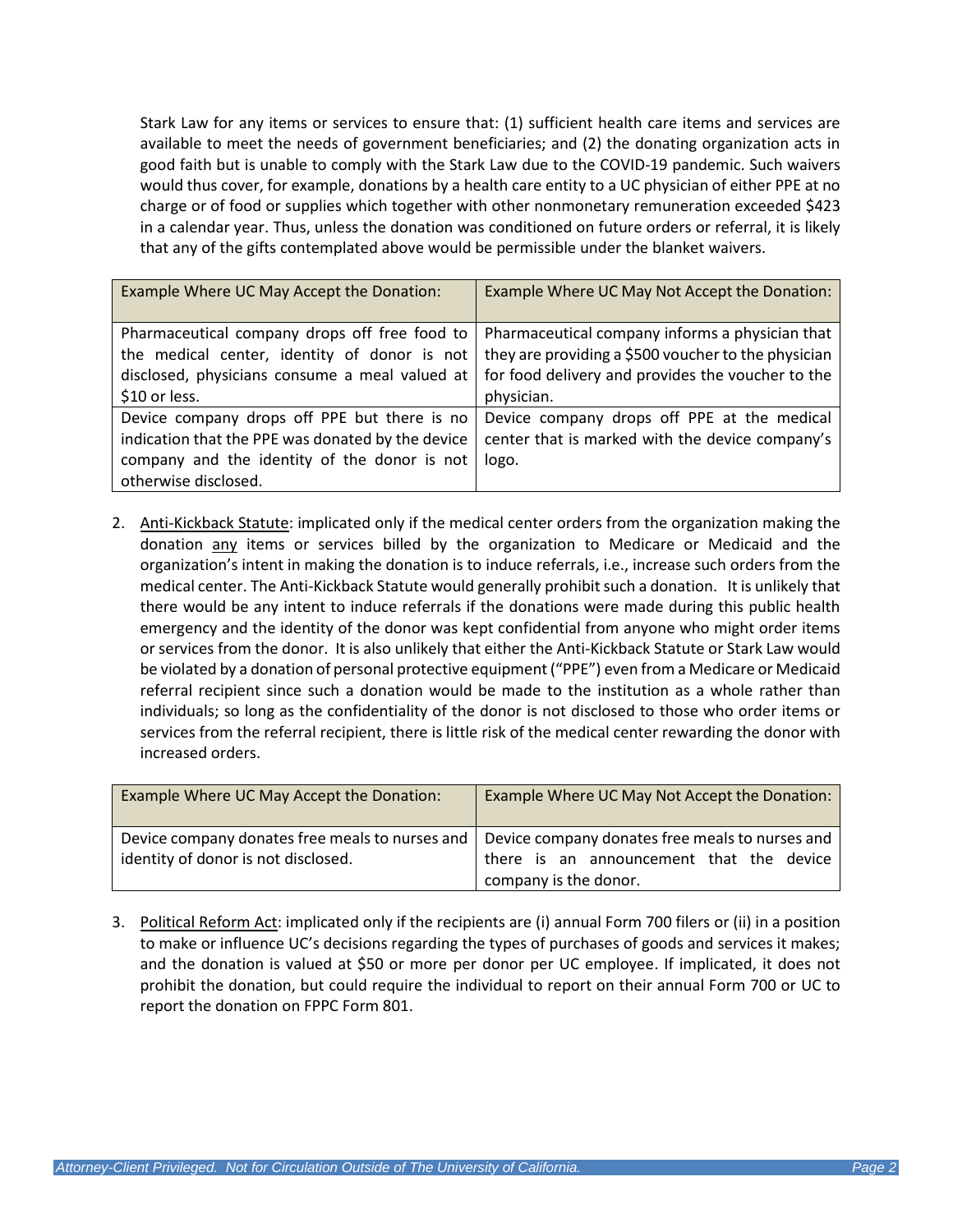| Example Where UC May Accept the Donation,                                                                 | Example Where UC May Accept the Donation, but |
|-----------------------------------------------------------------------------------------------------------|-----------------------------------------------|
| without concern of reporting                                                                              | must report:                                  |
| Front line nursing staff receive shoes valued at   Medical center department chiefs receive meal<br>\$30. | vouchers valued at \$100                      |

4. The Sunshine Act ("Open Payments"): implicated only if the organization is a pharmaceutical or medical device manufacturer. If implicated, it would only require the organization to disclose the donation in its reporting to CMS.

| Example Where UC May Accept the Donation, Example Where UC May Accept the Donation, but<br>without concern of reporting | organization must report:                                                                                                  |
|-------------------------------------------------------------------------------------------------------------------------|----------------------------------------------------------------------------------------------------------------------------|
| nurses.                                                                                                                 | Restaurant provides free meals to physicians and   Pharmaceutical company provides free meals to<br>physicians and nurses. |

5. [UC Health Care Vendor Relations Policy:](https://policy.ucop.edu/doc/5000433/HealthVendorRelations) implicated when the donations are provided to health care workers by suppliers that provide any medical good or service including drugs and devices to UC's medical center. The Policy prohibits such donations if they are directly made to medical center staff or if the donor selects who receives the donation. Thus, for example, if donations from a health care vendor are made through University's advancement or fundraising department rather than individuals working at the medical center, and the donor is not otherwise publicized or identified, the Policy would permit such a donation. The Policy also would permit any donation from a vendor who does not sell or market any medical good or service to the medical center.

| Examples Where UC May Accept the Donation:                                                                                                                                                                                                                                                                                                                                              | Example Where UC May Not Accept the Donation:                                                                                                                          |
|-----------------------------------------------------------------------------------------------------------------------------------------------------------------------------------------------------------------------------------------------------------------------------------------------------------------------------------------------------------------------------------------|------------------------------------------------------------------------------------------------------------------------------------------------------------------------|
| High-end restaurant provides free meals to<br>hospital staff, and meals are dropped off at the<br>medical center, without the restaurant directly<br>providing the meals or determining which staff<br>receives the meals.<br>Shoe manufacturer donates shoes to medical<br>center staff, with medical center making the<br>determination as to who would receive the<br>donated shoes. | Temporary nurse staffing agency offers free meals<br>to hospital staff and either directly provides them<br>to staff or selects which staff will receive the<br>meals. |
| Food delivery service provides medical center with                                                                                                                                                                                                                                                                                                                                      |                                                                                                                                                                        |
| vouchers for food delivery that the medical center                                                                                                                                                                                                                                                                                                                                      |                                                                                                                                                                        |
| can disperse in any way it chooses.                                                                                                                                                                                                                                                                                                                                                     |                                                                                                                                                                        |

6. Local policies: Specific UC locations may have local policies that would direct how, and whether, UC may accept the donation.